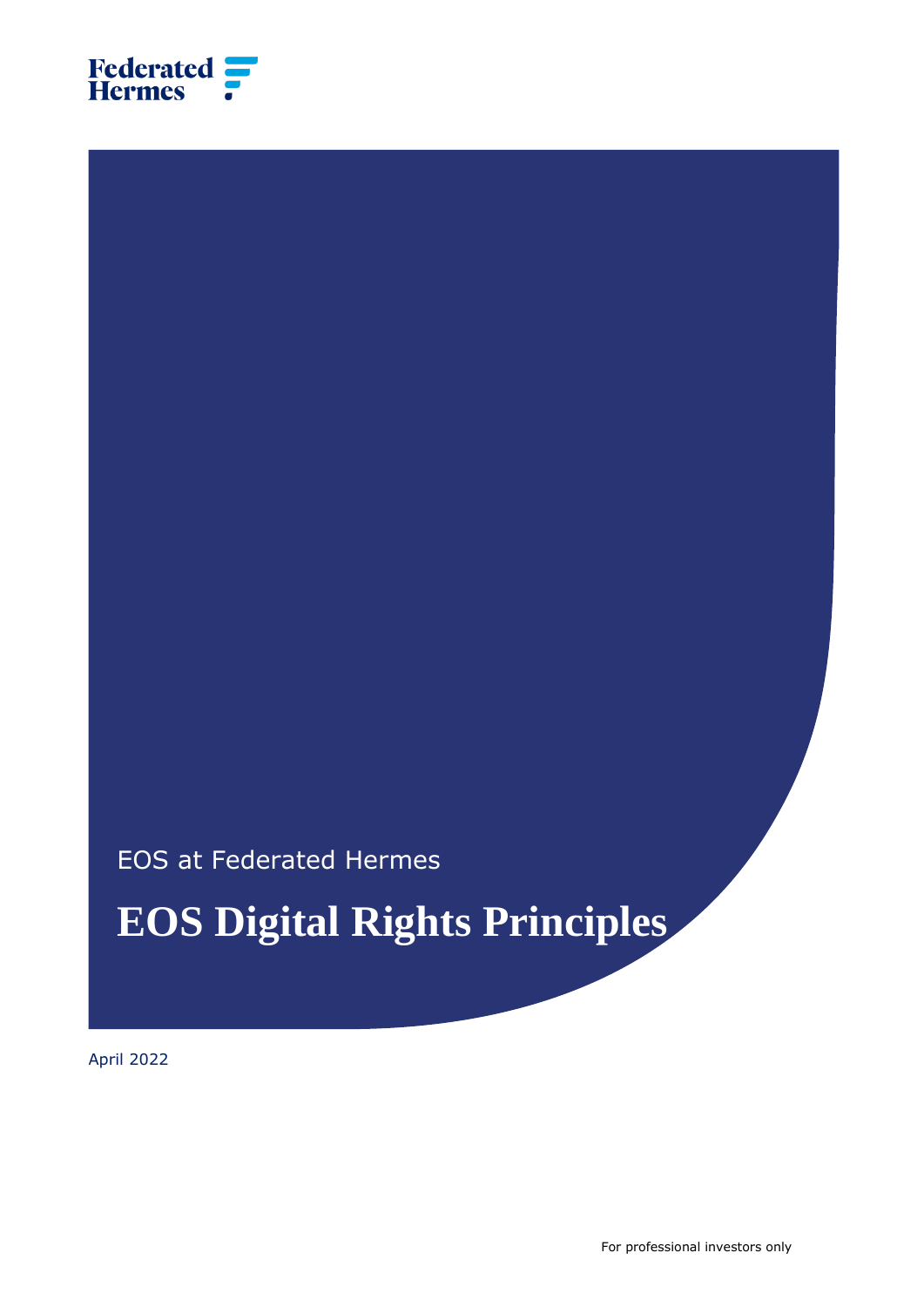#### **Introduction**

Digital rights are human rights specific to digital products and services. Over two-thirds of the global population owns a smartphone or uses the internet<sup>1</sup>. A large and powerful internet communications and technology (ICT) sector has emerged to meet the needs of the digital revolution. The ICT sector has had significant transformative effects on nearly all other sectors as well as people's daily lives. The ICT sector's products and services play a critical role in strengthening human rights by increasing access to information and services, expanding platforms for communications and civil society, and enhancing global standards of living. They have enabled positive changes by shining a light on bad practices and elevating previously hidden issues.

The ICT sector has also brought unanticipated harms and new challenges, for example, the spread of hate speech, false or misleading information, and violent, racist, or extremist content on social media. The 2021 [Facebook Files](https://www.wsj.com/articles/the-facebook-files-11631713039) investigations accused the company of knowing that its platforms are riddled with flaws, including special privileges for elite users, toxic effects on teenage girls, and weak response to drug cartels and human traffickers. Companies must balance freedom of expression with obligations to remove problematic content as well as government demands, laws, and regulations imposing censorship. The commoditisation of data creates risks to privacy rights, which may be infringed upon by governments, hackers, or companies themselves. Meta and its social media peers are enabled by the larger network of advertisers buying their services, software companies hosting their platforms, and hardware companies building their gadgets.

These EOS Digital Rights Principles provide a high-level engagement framework for the ICT sector and other data-reliant sectors. The [UN Guiding Principles on Business and Human Rights](https://www.ohchr.org/documents/publications/guidingprinciplesbusinesshr_en.pdf) (UNGPs) outline the corporate responsibility to respect human rights, including a human rights policy commitment, a human rights due diligence process, and a process to enable access to remedy. As digital rights were relatively nascent when the UNGPs were published in 2011, these EOS Digital Rights Principles provide guidance for contemporary issues that require companies' attention when fulfilling their broader obligations to the UNGPs. Companies whose business models misalign with the UNGPs have salient adverse impacts on peoples' lives and face material financial risks to long-term holistic value.

<sup>1</sup> [Digital Around the World](https://datareportal.com/global-digital-overview) — DataReportal

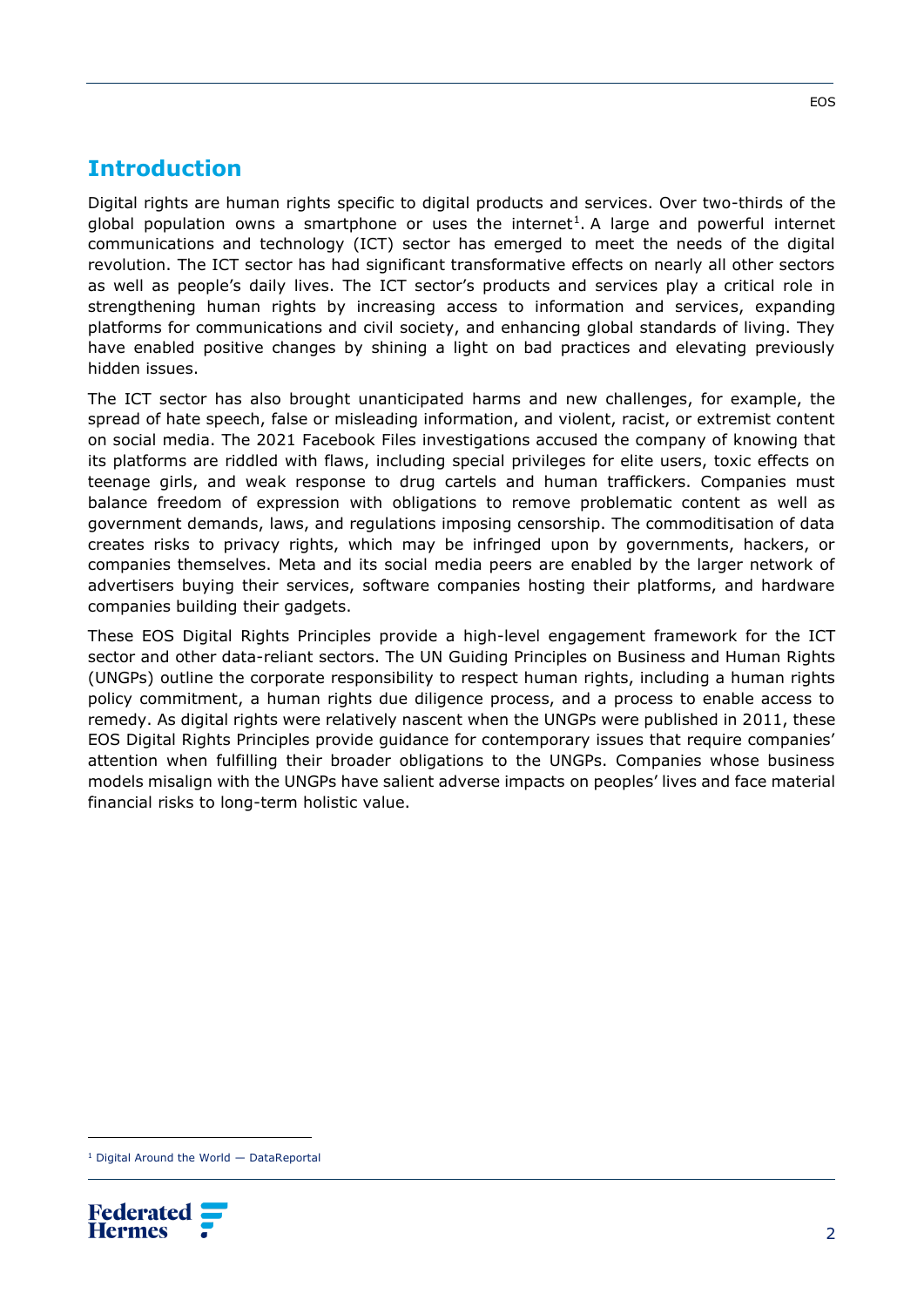### **SUMMARY OF EOS DIGITAL RIGHTS PRINCIPLES**

| <b>Topic</b>                 | <b>Investor Expectations</b>                                                                                                                                                                                                                                                                                                                                                                                 |
|------------------------------|--------------------------------------------------------------------------------------------------------------------------------------------------------------------------------------------------------------------------------------------------------------------------------------------------------------------------------------------------------------------------------------------------------------|
| Negative<br>societal impacts | Ensure robust governance and policies over artificial<br>$\bullet$<br>intelligence<br>Prioritise children and young people in addressing negative<br>$\bullet$<br>societal impacts<br>Safeguard community and worker rights in supply chains<br>$\bullet$<br>Take actions to close the digital divide<br>$\bullet$                                                                                           |
| Freedom of<br>expression     | Maintain processes for responding to laws and regulations that<br>$\bullet$<br>impose censorship<br>Implement transparent content moderation rules on social<br>$\bullet$<br>media<br>Maintain clear processes for responding to orders for network<br>$\bullet$<br>disruptions or shutdowns<br>Disclose public policy positions on net neutrality<br>$\bullet$                                              |
| Privacy rights               | Maintain processes for responding to requests for information<br>$\bullet$<br>about users<br>Maintain processes concerning direct access agreements<br>$\bullet$<br>Responsible use of facial recognition technology<br>$\bullet$<br>Ensure robust governance and policies over cybersecurity<br>$\bullet$<br>Obtain user consent for their own collection, storage, and<br>$\bullet$<br>utilisation of data |

Existing and emerging regulations addressing digital rights include the EU [General Data](https://gdpr-info.eu/)  [Protection Regulation](https://gdpr-info.eu/) (GDPR) and China's proposed [Personal Information Protection Law.](https://iapp.org/resources/article/chinas-draft-personal-information-protection-law-english-translation/)<sup>2</sup> These regulations are important, but have limitations. A lack of borders online makes for complex and inconsistent enforcement that does not adhere to traditional governance models. Acceptable standards are constantly moving and companies need to regularly check in on where they benchmark. The proposed EU Digital Services Act and Digital Markets Act purports to create a safer space for digital rights and establish a level playing field.

Where relevant, these *EOS Digital Rights Principles* reference existing standards, including our [EOS Investor Expectations on Responsible Artificial Intelligence and Data Governance,](https://www.hermes-investment.com/us/wp-content/uploads/2019/04/investors%E2%80%99-expectations-on-responsible-artificial-intelligence-and-data-governance.pdf) published in 2019; the [Global Network Initiative,](https://globalnetworkinitiative.org/) which establishes best practices for freedom of expression and privacy rights; and the Ranking Digital Rights Corporate Accountability [Index,](https://rankingdigitalrights.org/) which ranks companies on their disclosed commitments, policies, and practices affecting freedom of expression and privacy rights. Applicable sectors include hardware (producers of cell phones, computers, semiconductors, etc.), software (internet and network services, digital content and platforms, business-to-business and cloud-based solutions, etc.), and other data-reliant sectors such as consumer goods, financial services, healthcare, and retail.

<sup>2</sup> [Personal Data, Global Effects: China's Draft Privacy Law in the International Context | New](https://www.newamerica.org/cybersecurity-initiative/digichina/blog/personal-data-global-effects-chinas-draft-privacy-law-in-the-international-context/) America

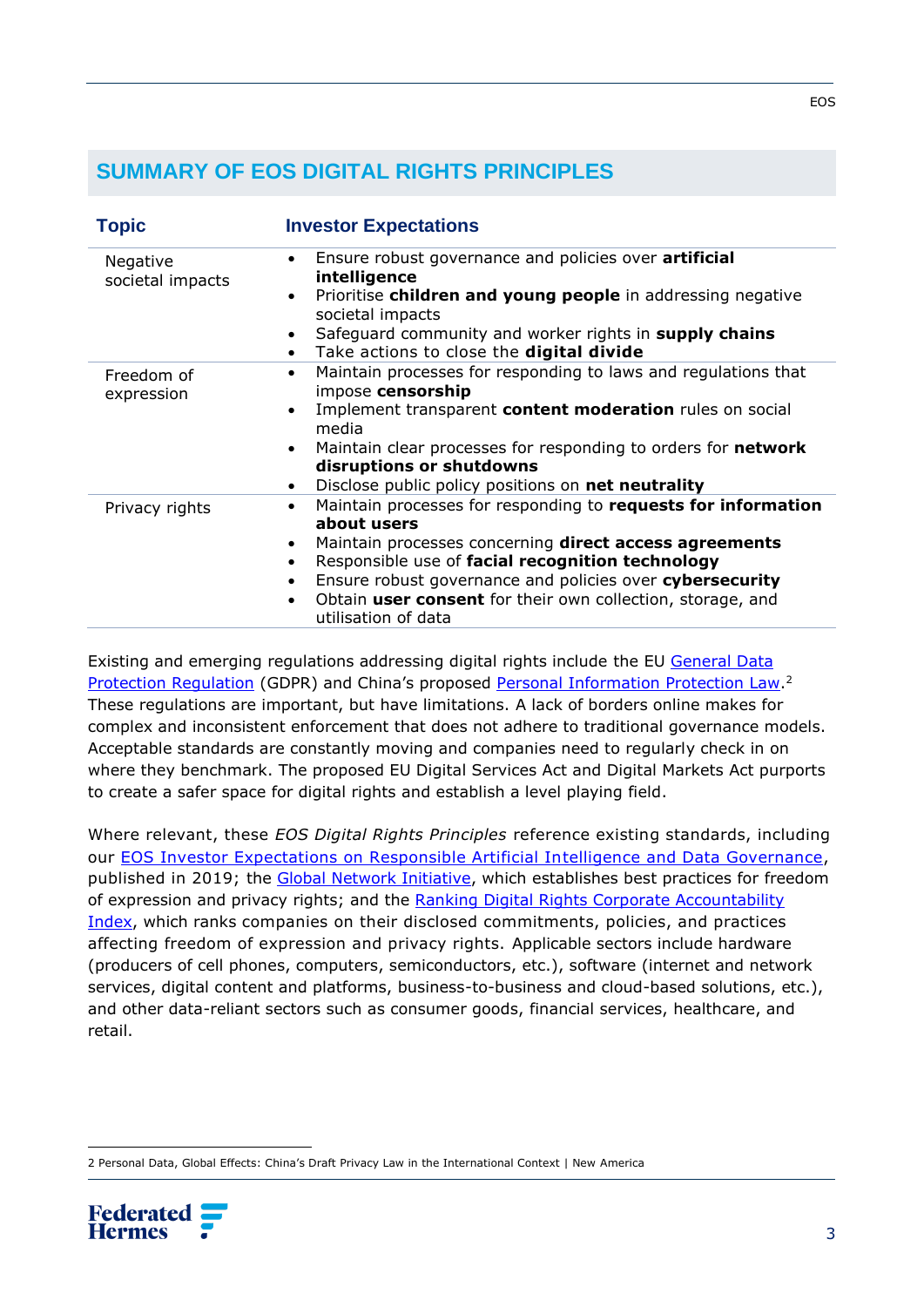### **Negative societal impacts**

The negative societal impacts of digital products and services include misuse of artificial intelligence; health and safety impacts on children and young people; environmental and social impacts in hardware supply chains; and the growing digital divide. Companies should acknowledge where their business models contribute to negative social impacts. New fields based on information sharing ("influencers") use moral codes based on real world thinking, but this is a new world where those rules might not apply. Companies should not only research negative societal impacts, but be transparent about findings and cede the appropriate authority to regulators.

**1. Artificial intelligence:** Companies should ensure robust governance and policies over artificial intelligence (AI). AI is used for numerous purposes, including by the ICT sector to curate, rank, and recommend online content, targeted advertising, search results, and political news. AI advances human development, but there is the potential for misuse. Companies could become powerful in influencing users' behaviour or contributing to social segmentation, while exerting significant control over media consumed.<sup>3</sup> Unintended racial, gender, and other biases have been identified within algorithms and can lead to inequitable outcomes.<sup>4</sup>

Our *[Investor Expectations on Responsible AI and Data Governance](https://www.hermes-investment.com/wp-content/uploads/2019/04/investors%E2%80%99-expectations-on-responsible-artificial-intelligence-and-data-governance.pdf)* provide a full engagement framework. Companies should disclose the range of purposes for which they use algorithmic systems; explain how they work, including what they optimise for and what variables they take into account; and enable users to decide whether to allow them to shape their experiences. $5$  Companies should take actions to eliminate unintended racial, gender, and other biases in algorithms, including those recommended by the [EqualAI](https://www.equalai.org/assets/docs/EqualAI_Checklist_for_Identifying_Bias_in_AI.pdf)  [Checklist to Identify Bias in AI.](https://www.equalai.org/assets/docs/EqualAI_Checklist_for_Identifying_Bias_in_AI.pdf)

Example: Twitter's [algorithmic bias bounty challenge](https://blog.twitter.com/engineering/en_us/topics/insights/2021/learnings-from-the-first-algorithmic-bias-bounty-challenge) [invited](https://blog.twitter.com/engineering/en_us/topics/insights/2021/algorithmic-bias-bounty-challenge) the AI community to identify algorithmic bias and other potential harms.

**2. Children and young people:** Companies should prioritise children and young people, as well as other vulnerable populations, when addressing negative societal impacts. Doing so is likely to produce better outcomes for all as one in three internet users is underage. Children and youth face heightened vulnerability to exploitation, cyberbullying, and other risks online. The long-term physical and mental effects of technology on children and young people are rarely studied or explored according to UNICEF. 6

Companies should comply with the "safety-by-design" recommendations within the OECD Council on Children in the Digital Environment's [Guidelines for Service Providers.](https://www.oecd.org/mcm/OECD%20Guidelines%20for%20Digital%20Service%20Providers.pdf)<sup>7</sup> These include enhanced privacy measures such as ensuring terms and conditions are accessible to children and young people; limiting data collection to the fulfilment of service; and refraining from profiling underage users without compelling reasons and appropriate safeguards in place. Companies should establish minimum age requirements,

<sup>7</sup> [Guidelines for Digital Service Providers](https://www.oecd.org/mcm/OECD%20Guidelines%20for%20Digital%20Service%20Providers.pdf) | OECD



<sup>&</sup>lt;sup>3</sup> [Investor Expectations on Responsible AI and Data Governance | EOS](https://www.hermes-investment.com/wp-content/uploads/2019/04/investors%E2%80%99-expectations-on-responsible-artificial-intelligence-and-data-governance.pdf) at Federated Hermes

<sup>4</sup> [Artificial Intelligence Has a Racial and Gender Bias Problem | Time Magazine](https://time.com/5520558/artificial-intelligence-racial-gender-bias/)

<sup>&</sup>lt;sup>5</sup> [2020 RDR Corporate Accountability Index](https://rankingdigitalrights.org/index2020/explore-indicators) | Ranking Digital Rights

<sup>&</sup>lt;sup>6</sup> [Investigating Risks and Opportunities for Children in a Digital World](https://www.unicef-irc.org/publications/pdf/Investigating-Risks-and-Opportunities-for-Children-in-a-Digital-World.pdf) | UNICEF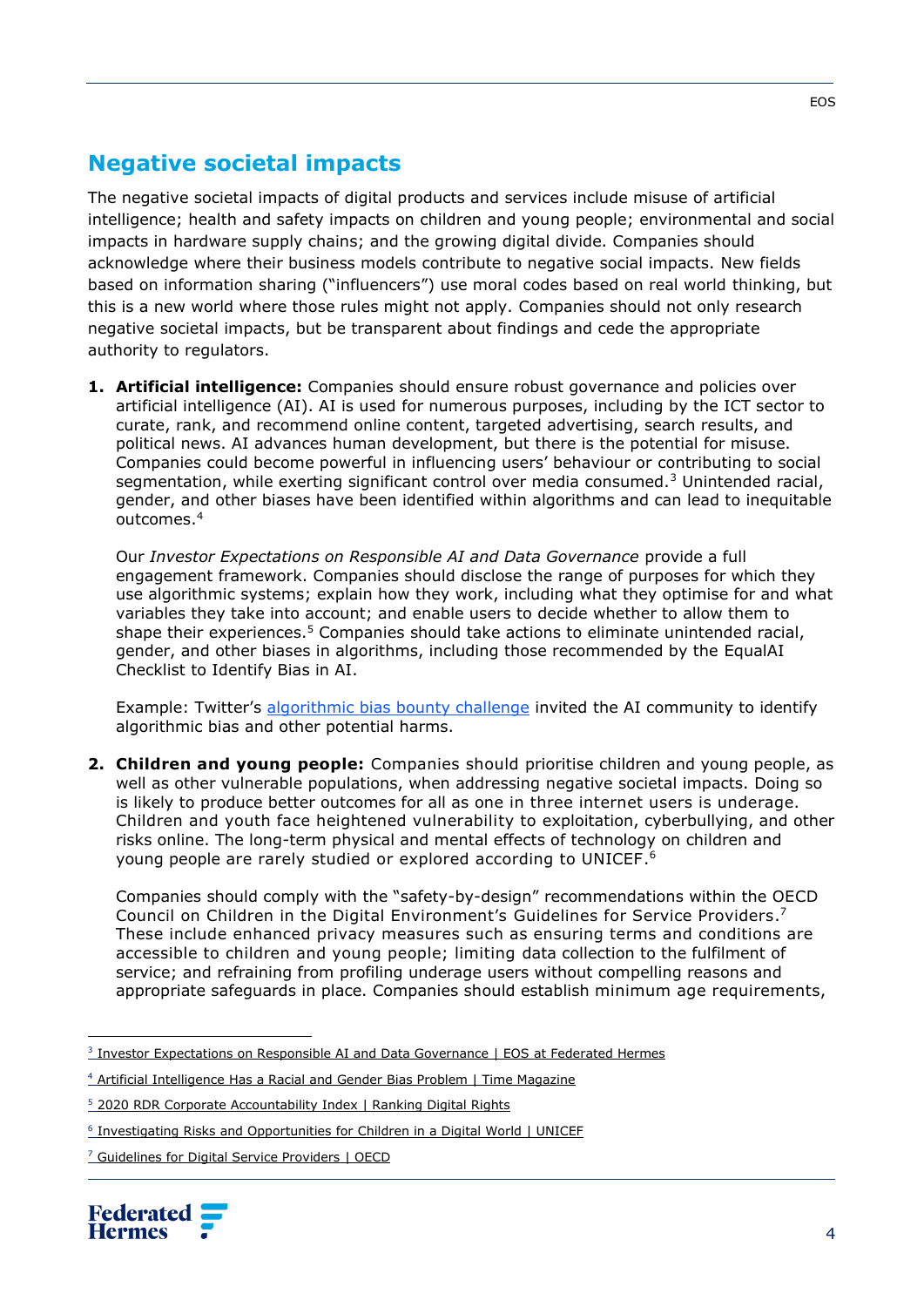and report on enforcement of protections and percentage of revenue derived from underage users.

Example: Alphabet [supplements](https://policies.google.com/privacy?hl=en-US) written text in privacy policies with videos and images.

**3. Supply chains:** Companies should safeguard community and worker rights in hardware supply chains. Production of computers, smartphones, and other gadgets requires mining with significant economic, environmental, and social impacts to communities. Manufacturing takes place through complex global value chains in which labour rights violations may occur. Adverse human rights impacts may extend to end use when considering the long-term build-up of technological waste.

Companies should require miners, manufacturers, and other suppliers to manage emissions in line with their climate change obligations under the Paris Agreement; ensure working conditions meet or exceed International Labour Organization standards; and respect local community rights, including indigenous peoples' right to free prior and informed consent. Blockchain, QR codes, and other technologies are enhancing transparency and traceability within supply chains and therefore companies' ability to address these issues.

Example: Apple [discloses](https://www.apple.com/supplier-responsibility/pdf/Apple_SR_2021_Progress_Report.pdf) processes for safeguarding community and worker rights in supply chains.

**4. Digital divide:** Companies should take actions to close the digital divide, which is the growing socioeconomic gap between those who do and do not have access to digital products and services. One-third of the global population lacks access to the internet, which is increasingly a precondition for access to finance, medicine, and other basic needs. The pandemic rendered access to the internet even more important to achieving quality education and work.

Expanding service to urban and rural underserved populations, in cooperation with governments and civil society, should be reflected in companies' business growth and strategy, not just philanthropy. Where expanding service to underserved populations remains uneconomical, companies should provide governments with cost-per-home-passed estimates and breakeven analyses to demonstrate the impacts of subsidies.

Example: Comcast [pledges](https://www.fiercetelecom.com/operators/comcast-pledges-1b-over-10-years-to-close-digital-divide) \$1 billion over the next ten years to close the digital divide.

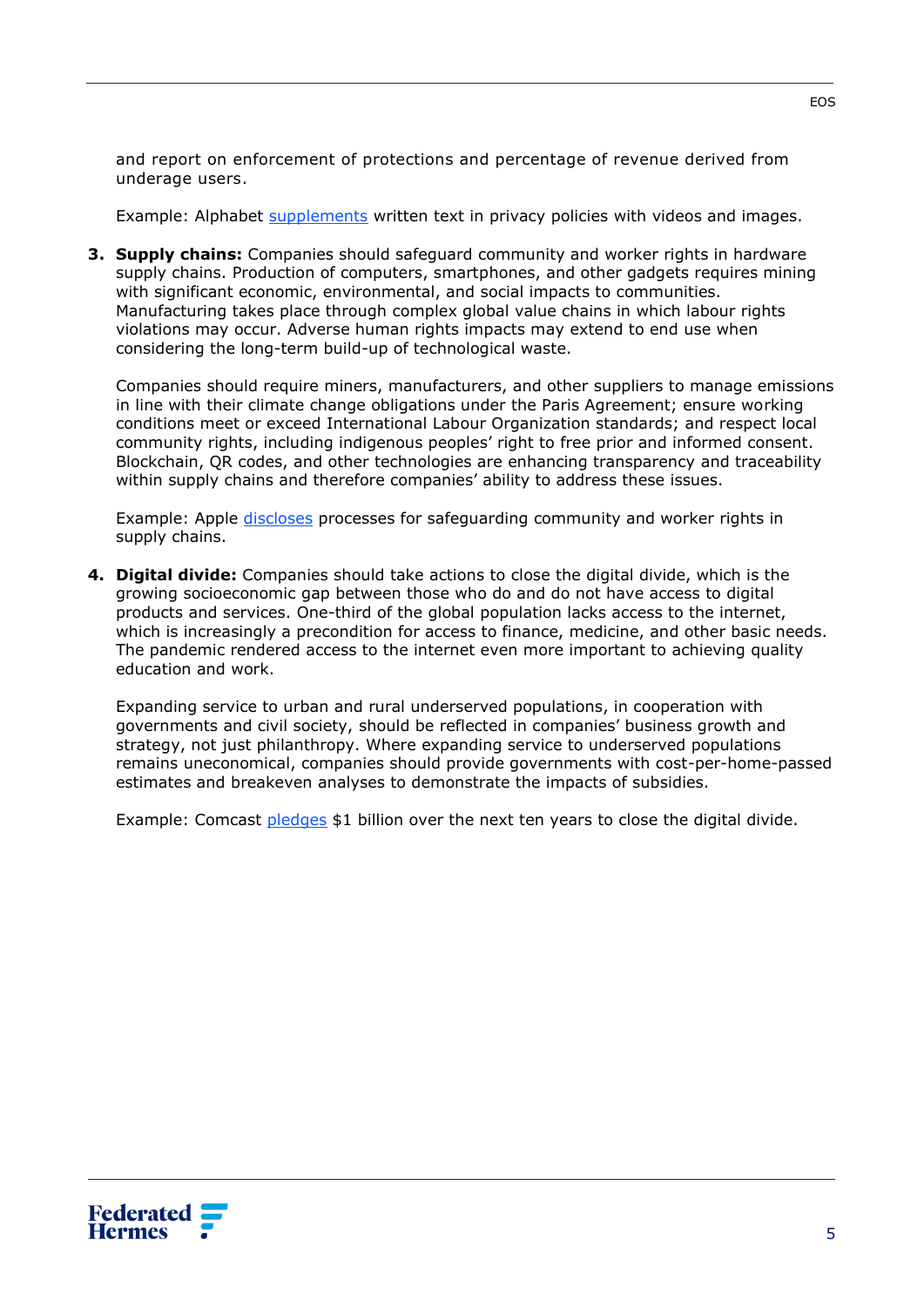# **Freedom of expression**

The Universal Declaration of Human Rights defines freedom of expression as freedom to hold opinions without interference and to seek, receive, and impart information and ideas through any media and regardless of frontiers. Technology provides unprecedented platforms for freedom of expression as well as new avenues for restrictions. An estimated 67% of internet users live in countries where criticism of governments is subject to censorship, while only 25% of internet users have completely free access. $8$  Meanwhile, the spread of hate speech, false or misleading information, and violent, racist, or extremist content online has necessitated content moderation along with responsibility on companies to define these terms. The spread of problematic content on social media may be caused by business models correlating higher revenue with higher quantities of clicks, likes, posts, and shares.<sup>9</sup>

**1. Censorship:** Companies should maintain processes for responding to government demands, laws, and regulations that impact freedom of expression. Norms and standards inevitably vary by country. However, companies should work with governments to develop shared understandings and promote adherence to the idea that restrictions on freedom of expression should not be imposed except in narrowly defined circumstances.

Under the Global Network Initiative guidance, companies should encourage governments to be specific, transparent, and consistent in their requests to restrict content or communications. Where requests appear overbroad or unlawful, companies should request clarification or modification, seek assistance from outside expertise, or challenge them in courts. Companies should keep proper records and notify individuals impacted by requests, to the extent possible.<sup>10</sup>

Example: Alphabet [discloses](https://transparencyreport.google.com/government-removals/overview?hl=en) data on requests to restrict content or communications, from which legal authorities, and for what purposes.

**2. Content moderation:** Companies should implement transparent content moderation rules on social media and report on their enforcement. In many countries, companies are granted broad powers and legal responsibilities for removing hate speech, false or misleading information, and violent, racist, or extremist content online. Companies should explain how they fulfill this role and allocate sufficient resources to personnel, including proper training and clear guiding principles as well as fair pay and mental health support.

Companies should disclose processes and technologies used to identify content or accounts that violate the rules; report volume and nature of actions taken to restrict content or accounts; and offer users clear and predictable appeals mechanisms. Automation, outsourcing, and other cost-cutting measures necessitate additional oversight. Companies should apply more stringent standards to and require visible labelling of content or accounts produced, disseminated, or operated with the assistance of automated software agents ("bots"). $11$ 

<sup>&</sup>lt;sup>11</sup> [2020 RDR Corporate Accountability Index](https://rankingdigitalrights.org/index2020/explore-indicators) | Ranking Digital Rights



<sup>&</sup>lt;sup>8</sup> [How Bad is Internet Censorship in your Country? | World Economic Forum](https://www.weforum.org/agenda/2016/12/freedom-on-the-net-2016-where-are-social-media-users-under-pressure/)

<sup>&</sup>lt;sup>9</sup> It's the Business Model: How Big Tech's Profit Machine is Distorting the Public Sphere and Threatening Democracy L Ranking Digital Rights

<sup>&</sup>lt;sup>10</sup> [GNI Principles Implementation Guidelines | Global Network Initiative](https://globalnetworkinitiative.org/implementation-guidelines/)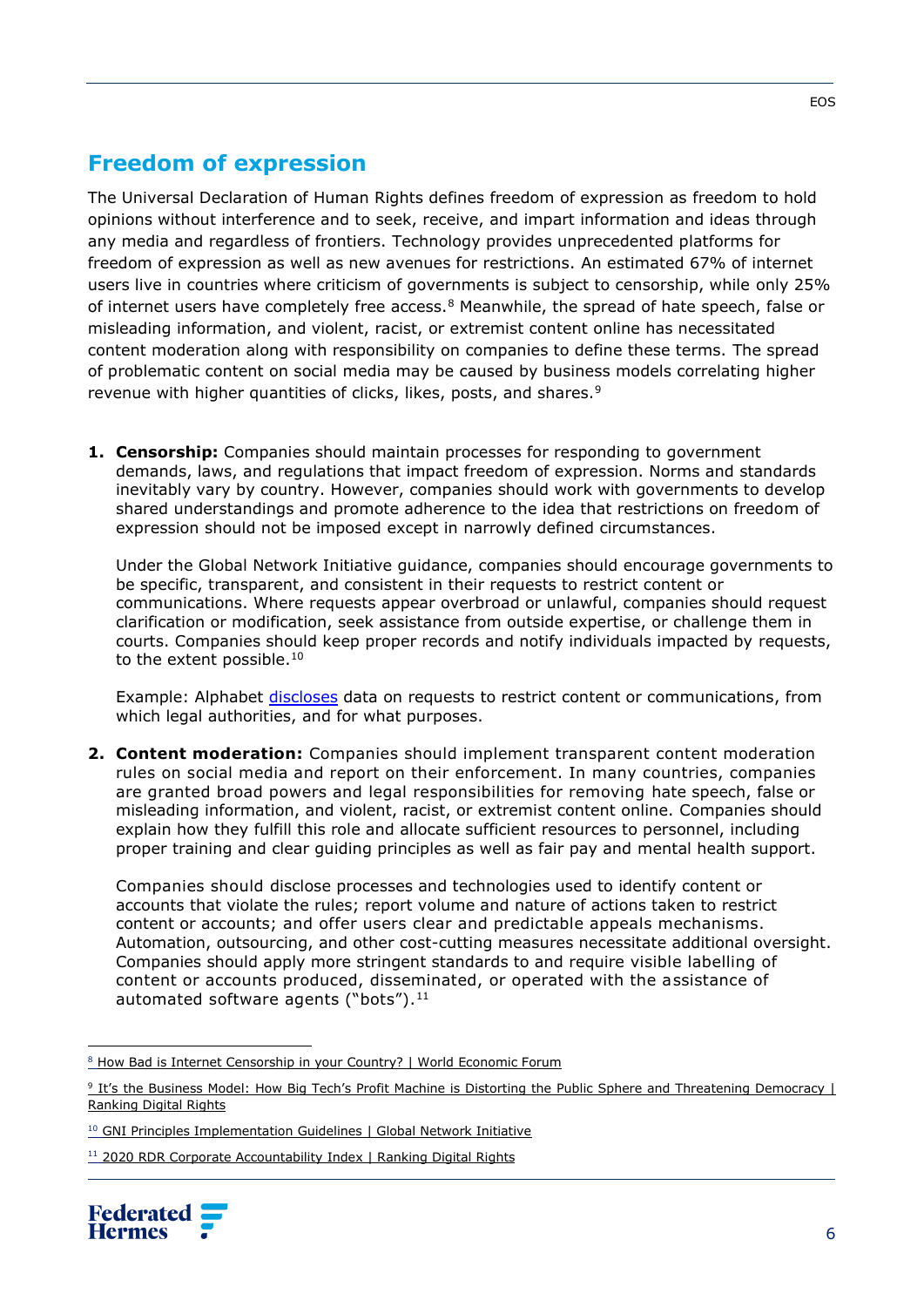Example: Meta [publishes](https://hfml.sharepoint.com/sites/eos/EOS/Business%20Activities/Engagement/Engagement%20Plan/Theme/Human%20&%20Labour%20Rights/Digital/transparency.fb.com) Community Standards and associated Enforcement Reports.

**3. Network disruptions or shutdowns:** Companies should maintain processes for responding to government orders for network disruptions or shutdowns. Such orders may be used to stop protests, censor speeches, control elections, and silence people in other ways that infringe upon freedom of expression and other human rights. The UN Human Rights Council "unequivocally condemns" such orders.<sup>12</sup>

Under the [Global Network Initiative](https://globalnetworkinitiative.org/policy-issues/network-disruptions/) guidance, such orders almost always violate the principles of proportionality and necessity. Companies should challenge governments and refrain from complying with government orders for network disruptions or shutdowns, where possible, and disclose where they have complied with such orders, and for what purposes.<sup>13</sup>

Example: Telenor [discloses](https://rankingdigitalrights.org/index2020/indicators/F10) processes for responding to network disruptions or shutdowns, and a commitment to push back on such orders.

**4. Net neutrality:** Companies should disclose if they have public policy positions on net neutrality, which is the principle that internet service providers cannot block, delay, or prioritise lawful applications, content, or websites, for any reason beyond assuring quality service and network reliability. Net neutrality rules level the field for internet traffic, but some companies oppose them as burdensome regulations that reduce access and raise costs for consumers.<sup>14</sup>

Companies should disclose if they engage in practices that block, delay, or prioritise lawful applications, content, or websites, for reasons beyond assuring service quality or network reliability, including zero rating. This is when internet service providers receive fees from content providers in exchange for not charging users for the data used to access their platforms. Zero rating is criticised by net neutrality advocates for favouring content providers who can afford to pay fees.<sup>15</sup>

Example: AT&T [discloses](https://www.att.com/legal/terms.openinternetpolicy.html) an open internet policy statement that addresses net neutrality and other issues.

<sup>&</sup>lt;sup>15</sup> [Zero Rating: What It Is and Why You Should Care | Electronic Frontier Foundation](https://www.eff.org/deeplinks/2016/02/zero-rating-what-it-is-why-you-should-care)



<sup>&</sup>lt;sup>12</sup> [Internet Shutdowns Now "Entrenched' in Certain Regions | UN News](https://news.un.org/en/story/2021/07/1095142)

<sup>&</sup>lt;sup>13</sup> [Network Disruptions | Global Network Initiative](https://globalnetworkinitiative.org/policy-issues/network-disruptions/)

<sup>&</sup>lt;sup>14</sup> [Pro and Con: Net Neutrality in the United States | Britannica](https://www.britannica.com/story/pro-and-con-should-the-us-have-net-neutrality-laws)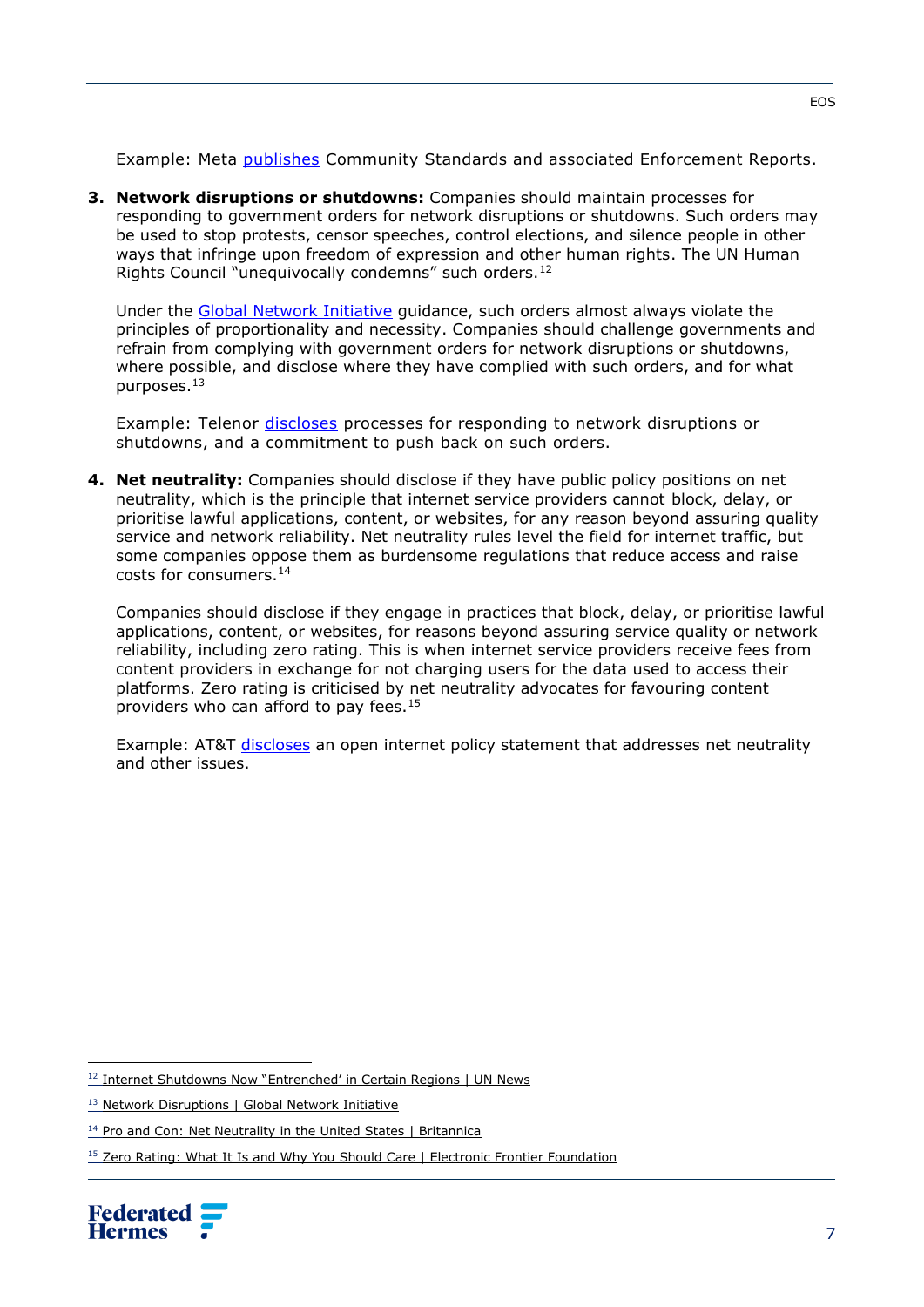## **Privacy rights**

The ICT sector collects, stores, and uses large quantities of data including contact information, communications exchange, financial information, geographic locations, photos and videos, and web browsing activities. Data is used to provide core services and often to generate additional revenue through targeted advertising and other personalised offerings. Data can be further monetised if it is shared with third parties such as data brokers that buy, repackage, and trade data for numerous purposes. Some business models depend fully on these functions, while others use data to generate revenue beyond their core purpose. The commoditisation of data creates risks to privacy rights, which may be infringed upon by governments, hackers, or companies themselves.

1. **Requests for information about users:** Companies should maintain processes for responding to requests for information about users from governments, including law enforcement and intelligence agencies. Companies face growing volumes of such requests, often from numerous countries and jurisdictions.<sup>16</sup> Requests may be justified as seeking digital evidence against persons accused of crimes, but there is potential for misuse.

Under the Global Network Initiative guidance, companies should follow established domestic legal processes, but ensure screening for requests that violate basic norms or unduly infringe upon privacy rights. Where requests appear overbroad or unlawful, companies should request clarification or modification, seek assistance from outside expertise, or challenge them in courts. Companies should keep proper records and notify individuals impacted by requests, to the extent possible.<sup>17</sup>

Example: Apple [discloses](https://www.apple.com/legal/transparency/) data on requests for information about users received, from which legal authorities, and for what purposes.

2. **Direct access agreements:** Companies should maintain processes concerning direct access agreements, which are legal or technical agreements that enable governments to access data in bulk, without having to submit targeted requests. Direct access agreements are often carried out with different tools and legal procedures than targeted requests, and remove companies as potential sources of scrutiny, transparency, and accountability from government surveillance activities.

Companies should challenge direct access agreements and refrain from entering them, where possible. Where direct access agreements are required or unavoidable, they should be authorised in clear, easily accessible, and understandable laws, and accompanied by explicit transparency, oversight, and accountability measures.<sup>18</sup> Companies should disclose if and where they have entered direct access agreements, and for what purposes.

Example: The Telecommunications Industry Dialogue [states](http://www.telecomindustrydialogue.org/wp-content/uploads/Industry-Dialogue-reply-to-Privacy-International-Feb-8-2017.pdf) that "governments should not conduct any type of registry, search, or surveillance by means of direct access to companies' infrastructure without any technical control by the company."

3. **Facial recognition technology:** Companies should deploy Facial Recognition Technology (FRT) responsibly. Companies and governments alike are quickly adopting FRT for a variety

<sup>&</sup>lt;sup>18</sup> Defining Direct Access [| Global Network Initiative](https://globalnetworkinitiative.org/defining-direct-access-2/)



 $16$  [Data](https://globalnetworkinitiative.org/wp-content/uploads/2016/12/GNI-MLAT-Report.pdf) Beyond Borders – Mutual Legal Assistance in the Internet Age | Global Network Initiative

<sup>&</sup>lt;sup>17</sup> [GNI Principles Implementation Guidelines](https://globalnetworkinitiative.org/implementation-guidelines/) | Global Network Initiative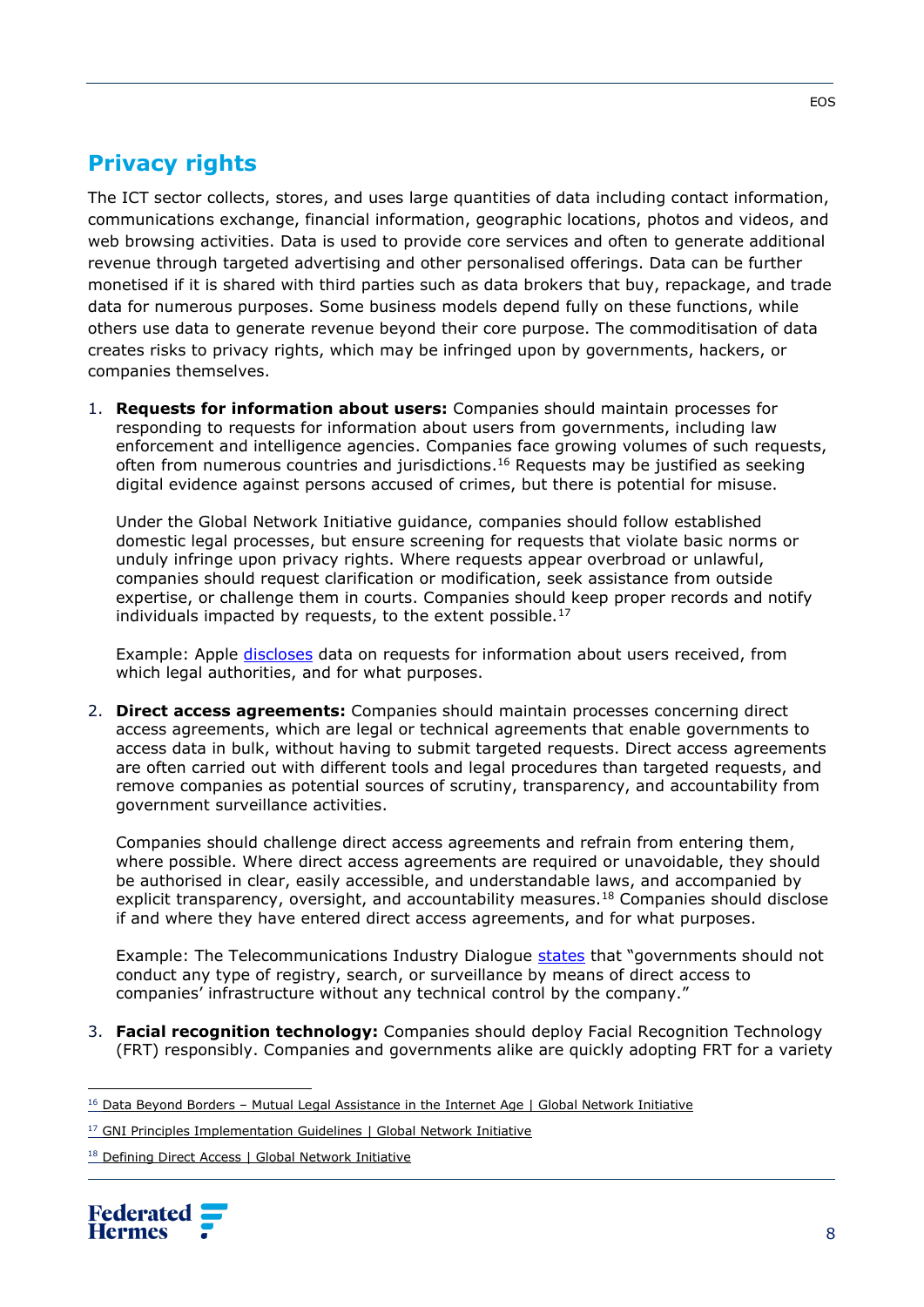of security and efficiency purposes. However, human rights risks include racial and gender biases observed within algorithmic systems; questionable accuracy and lack of public testing; possible privacy or legal violations in the sourcing of photos for databases; and misuse by some governments, law enforcement agencies or others.<sup>19</sup>

Under the [Investor Statement on Facial Recognition,](https://www.candriam.com/4a49b8/siteassets/campagne/facial-recognition/2021_06_investor_statement_en_final.pdf) companies should disclose the accuracy of their technology after measurement by a recognised and relevant scientific assessment institution; disclose the sources of their image databases and demonstrate that their technology is constantly monitored to detect algorithmic biases, particularly with respect to race, gender, or age; demonstrate proper due diligence of clients before making the technology available to them; and demonstrate that effective grievance mechanisms are in place to enable victims to report consequences and to access remedies.<sup>20</sup>

Example: IBM [discloses](https://www.ibm.com/blogs/policy/facial-recognition-export-controls/) policies on FRT opposing use for mass surveillance, racial profiling, and violations of basic human rights and freedoms.

4. **Cybersecurity:** Companies should ensure robust governance and policies over cybersecurity. The scale and frequency of breaches continues to rise, and the World Economic Forum consistently ranks cybersecurity as one of the top five risks to businesses. Breaches can cripple business operations, create legal and regulatory risks, and have adverse human rights impacts.

US-based law firm Wachtell, Lipton, Rosen and Katz states that boards should not be involved in day-to-day risk management but should have oversight mechanisms informed by sufficient expertise. Response strategies should cover all categories of likely scenarios, as well as unlikely but plausible scenarios with extreme consequences. Appropriate and compliant disclosure should be made if systems are materially compromised. $21$ 

Example: The PRI [evaluates](https://www.unpri.org/download?ac=5134) cybersecurity disclosure against 14 indicators while the US National Institute of Standards and Technology [develops](https://www.nist.gov/cybersecurity) standards, guidelines, best practices, and resources for US industry.

5. **User Consent:** Companies should obtain user consent for their own collection, inference, sharing, and retention of data. The EU's GDPR requires companies to do so and stipulates that consent must be "freely given, specific, informed and unambiguous". Many companies obtain user consent by having users check the terms and conditions. However, this may not constitute consent that is "freely given, specific, informed and unambiguous".

Companies should disclose the full range of purposes for which they collect, infer, share, and retain data, including core business purposes as well as additional commercialisation purposes. In order for consent to be "freely given, specific, informed and unambiguous", terms and conditions should be easy to find and understand for close to the entire user base, which may require supplementing written text with videos and images. Companies should take actions to grant users heightened access to and control over their data.<sup>22</sup>

Example: Under the Ranking Digital Rights Corporate Accountability Index, generally companies score poorly on granting users access to and control over their data, but Alibaba receives [partial credit.](https://rankingdigitalrights.org/index2020/indicators/P7)

<sup>&</sup>lt;sup>22</sup> 2020 Indicators - [Ranking Digital Rights](https://rankingdigitalrights.org/2020-indicators/#P7)



<sup>19</sup> [Investor](https://www.candriam.com/49f793/siteassets/campagne/facial-recognition/2021_06_investor_statement_en_final.pdf) Statement on Facial Recognition. Candriam

<sup>20</sup> [Investor](https://www.candriam.com/49f793/siteassets/campagne/facial-recognition/2021_06_investor_statement_en_final.pdf) Statement on Facial Recognition. Candriam

<sup>&</sup>lt;sup>21</sup> Cybersecurity Oversight and Defense - [A Board and Management Imperative. W](https://corpgov.law.harvard.edu/2021/05/14/cybersecurity-oversight-and-defense-a-board-and-management-imperative/)achtell, Lipton, Rosen and Katz